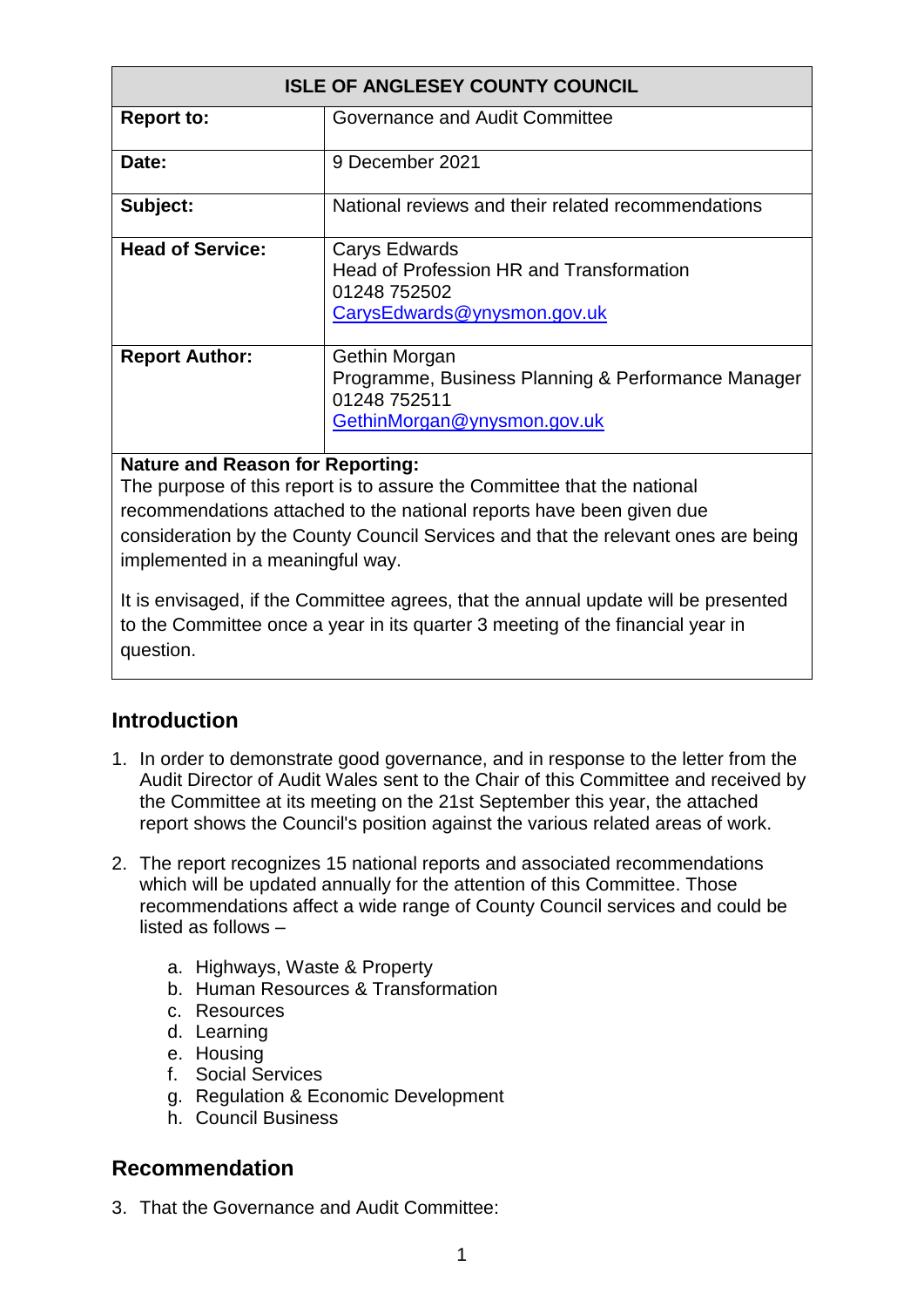- a. Accept the update as a record of the County Council's annual update against the related recommendations
- b. Accept the proposal that updates of this type will be scheduled annually for the attention of this Committee during Q3 into the future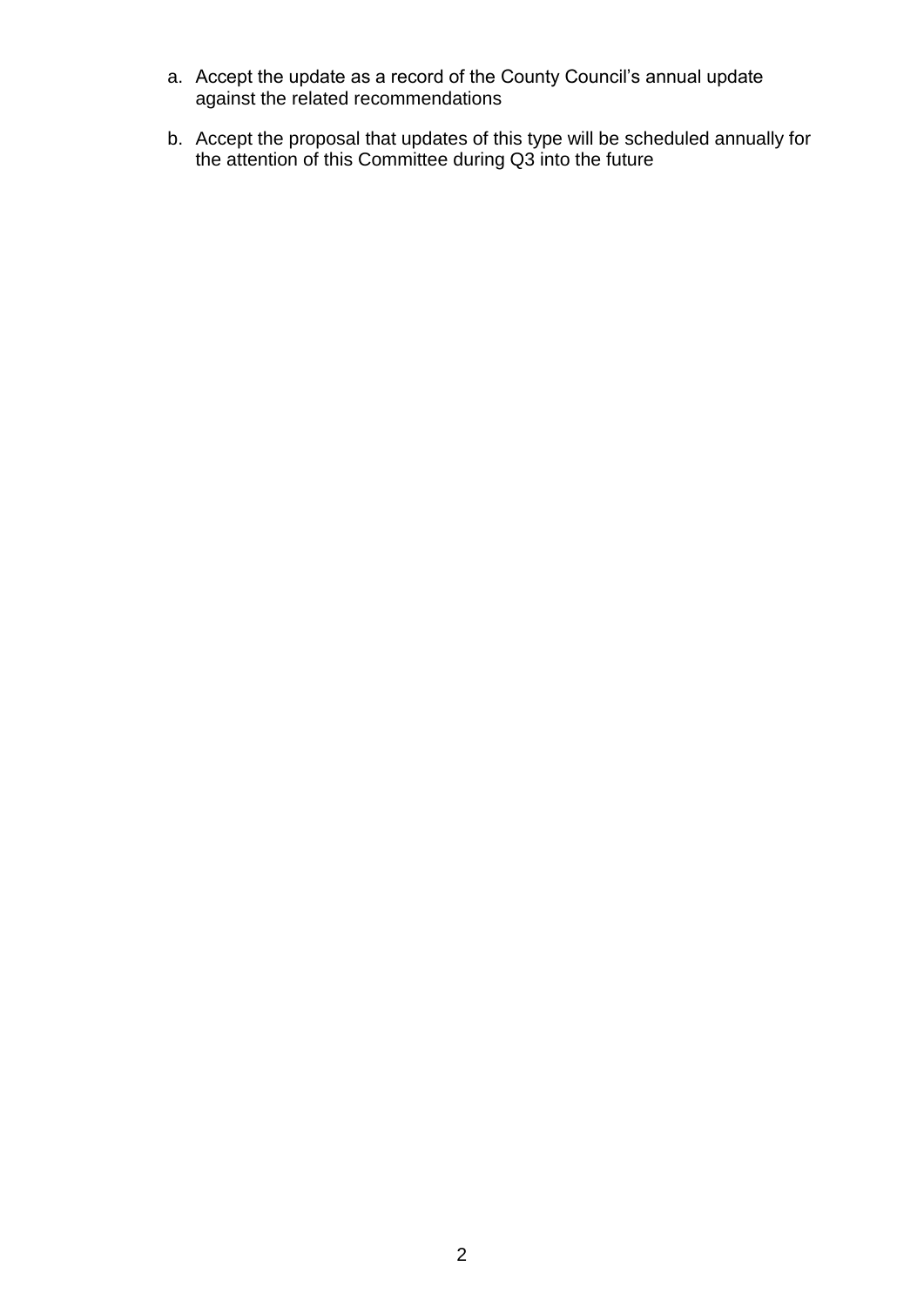

# National reviews and their related recommendations Quarter 3 2021

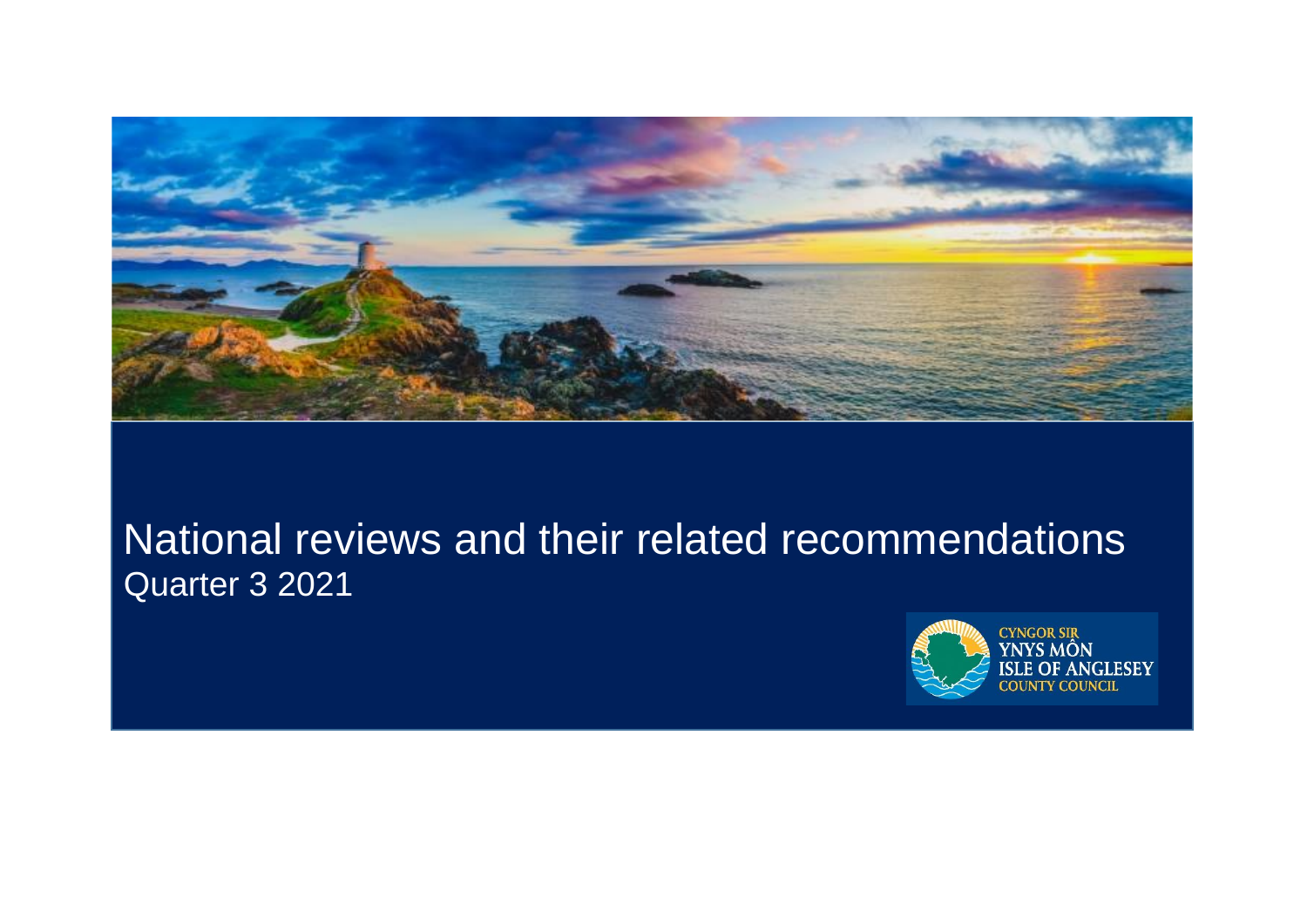| <b>Name of</b>                                                                       |                                  |                                                                                                                                                                                                                                                                                                                                                                                                                                                                                                                                                                                                                                                                                                                                                                                                                                                                                                                                                                                                                                                                                                                                                                                                                                                                                                                                                                                                                                                                                                                                  |                                                                                                                                                                                                                                                                                                                                                                                                                                                                                                                                                                                                                                                                                                                              |
|--------------------------------------------------------------------------------------|----------------------------------|----------------------------------------------------------------------------------------------------------------------------------------------------------------------------------------------------------------------------------------------------------------------------------------------------------------------------------------------------------------------------------------------------------------------------------------------------------------------------------------------------------------------------------------------------------------------------------------------------------------------------------------------------------------------------------------------------------------------------------------------------------------------------------------------------------------------------------------------------------------------------------------------------------------------------------------------------------------------------------------------------------------------------------------------------------------------------------------------------------------------------------------------------------------------------------------------------------------------------------------------------------------------------------------------------------------------------------------------------------------------------------------------------------------------------------------------------------------------------------------------------------------------------------|------------------------------------------------------------------------------------------------------------------------------------------------------------------------------------------------------------------------------------------------------------------------------------------------------------------------------------------------------------------------------------------------------------------------------------------------------------------------------------------------------------------------------------------------------------------------------------------------------------------------------------------------------------------------------------------------------------------------------|
| <b>Report</b>                                                                        | <b>Service</b>                   | <b>Recommendations/ Opportunities</b>                                                                                                                                                                                                                                                                                                                                                                                                                                                                                                                                                                                                                                                                                                                                                                                                                                                                                                                                                                                                                                                                                                                                                                                                                                                                                                                                                                                                                                                                                            | <b>Response from Anglesey Council</b>                                                                                                                                                                                                                                                                                                                                                                                                                                                                                                                                                                                                                                                                                        |
| At your<br>Discretion -<br>Local<br>Government<br>Discretionary<br><b>Services</b>   | SLT / All<br>Servcies            | Councils need to take the opportunity to refresh, revaluate and reset what they do and to learn from<br>the pandemic to build a better future.<br>There are opportunities for councils to involve citizens in shaping and running services themselves.<br>The challenge for local councils will be to apply the lessons learnt from the pandemic and use it to<br>refine, adapt and deliver further improvements in order to create positive change and remain relevant<br>to all of their citizens.                                                                                                                                                                                                                                                                                                                                                                                                                                                                                                                                                                                                                                                                                                                                                                                                                                                                                                                                                                                                                             | To be considered further as part of the pro<br>2027                                                                                                                                                                                                                                                                                                                                                                                                                                                                                                                                                                                                                                                                          |
| <b>Procuring and</b><br><b>Supplying PPE</b><br>for the COVID-<br>19 Pandemic        | Highways,<br>Property &<br>Waste | Preparedness for future pandemics<br>R1 As part of a wider lessons learnt approach, the Welsh Government should work with other UK<br>countries where possible to update plans for a pandemic stockpile to ensure that it is sufficiently<br>flexible to meet the demands of a pandemic from different types of viruses.<br>R2 In updating its own plans for responding to a future pandemic, the Welsh Government should<br>collaborate with other public bodies to articulate a set of pan-public sector governance arrangements<br>for planning, procuring and supplying PPE so that these do not need to be developed from scratch.<br>R3 Shared Services should work with NHS and social care bodies to maintain an up-to date stock<br>management information system that provides timely data on local and national stocks of PPE that can<br>be quickly drawn upon in a future pandemic to support projections of demand and availability as well<br>as providing a robust source of information for briefing stakeholders.                                                                                                                                                                                                                                                                                                                                                                                                                                                                                              | At the beginning of the pandemic loACC d<br>and no storage and distribution facility. The<br>to deal with the national shortages at the e<br>store and managed stock to ensure regular<br>settings. The operation was well organised<br>excellent working across the Authority.<br>The Community Loan Store and Mon Comr<br>factored in to any future Corporate emerge<br>Authorities to streamline and simplify the<br>communication which allowed operational<br>The Council also established joint working<br>information with a local medical doctor in<br>Council is currently looking at air purifiers a<br>government guidance.<br>For the remainder of the covid pandemic v<br>policy/guidance on masks/clear masks. |
| Test, Trace,<br>Protect in<br>Wales: An<br>Overview of<br><b>Progress to</b><br>Date | Transf'mation<br>/ TTP           | As well as commenting on the delivery of TTP, the report sets out some key challenges and<br>opportunities that will present themselves as part of the ongoing battle to control COVID-19.<br>Key Messages: The TTP programme has seen different parts of the Welsh public and third sector work<br>together well, in strong and effective partnerships, to rapidly build a programme of activities that is<br>making an important contribution to the management of COVID-19 in Wales.<br>The configuration of the TTP system in Wales has a number of strengths, blending national<br>$\bullet$<br>oversight and technical expertise with local and regional ownership of the programme, and the<br>ability to use local intelligence and knowledge to shape responses.<br>Arrangements for testing and contact tracing have evolved as the pandemic has progressed.<br>$\bullet$<br>But maintaining the required performance in these areas has proved challenging in the face of<br>increasing demand.<br>TTP is a crucial part of the Welsh Government's approach but has not been the only way it is<br>$\bullet$<br>trying to prevent the virus spreading. Despite increased testing and tracing activity, the virus<br>has continued to spread. In Wales, as in other parts of the UK and internationally, testing and<br>tracing has needed to be supplemented with increasingly stringent local and national lockdown<br>restrictions in an attempt to reduce transmission rates.<br>Key challenges and opportunities: | Having better information to improve<br>- The use of Power BI enabled regu<br>Covid to enable teams to evaluate<br>comparisons against other region<br>Internal team established to mon<br>data to identify trends and resour<br>Ensuring testing activities are fit for p<br>Close and positive working relatio<br>ensure testing facilities were avai<br>Pop up testing sites were position<br>Holyhead, Llanfairpwll and Llange<br>Resources were allocated to area<br>numbers<br>Additional testing sites were esta<br>the island<br>Additional testing facilities were i<br>this included test drop offs, LFD c<br>LFD collection points within leisur                                                                  |

ocess for drafting the new Council Plan 2022-

did not have an adequate supply of covid PPE ne Council was able to devise relevant guidance early stage, developed a PPE team, established a ir and adequate delivery of PPE to staff and Care d with regular contact and supply from WG with

munity Transport were invaluable and should be gency planning policy. The pandemic forced Local decision making process and shorter lines of management to function properly.

on air monitoring and the development of advance of government guidance. Similarly, the and seems to be slightly ahead of published

we would appreciate further research and clear

efficiency and evaluate the impact of TTP ularly updated regional data on the impact of te their local authority areas and set up ns across Wales or the region. nitor PHW and BCU data alongside the local TTP rce allocation

ourpose and meet increasing demand onship between IOACC and BCU established to

- ilable on Anglesey ned in the 4 main towns to include Amlwch,
- efni on a rotating basis
- as where there were outbreaks or an increase in

ablished when required to increase capacity on

implemented within areas of large outbreaks, collection points, LFD sites and PRC sites. re centres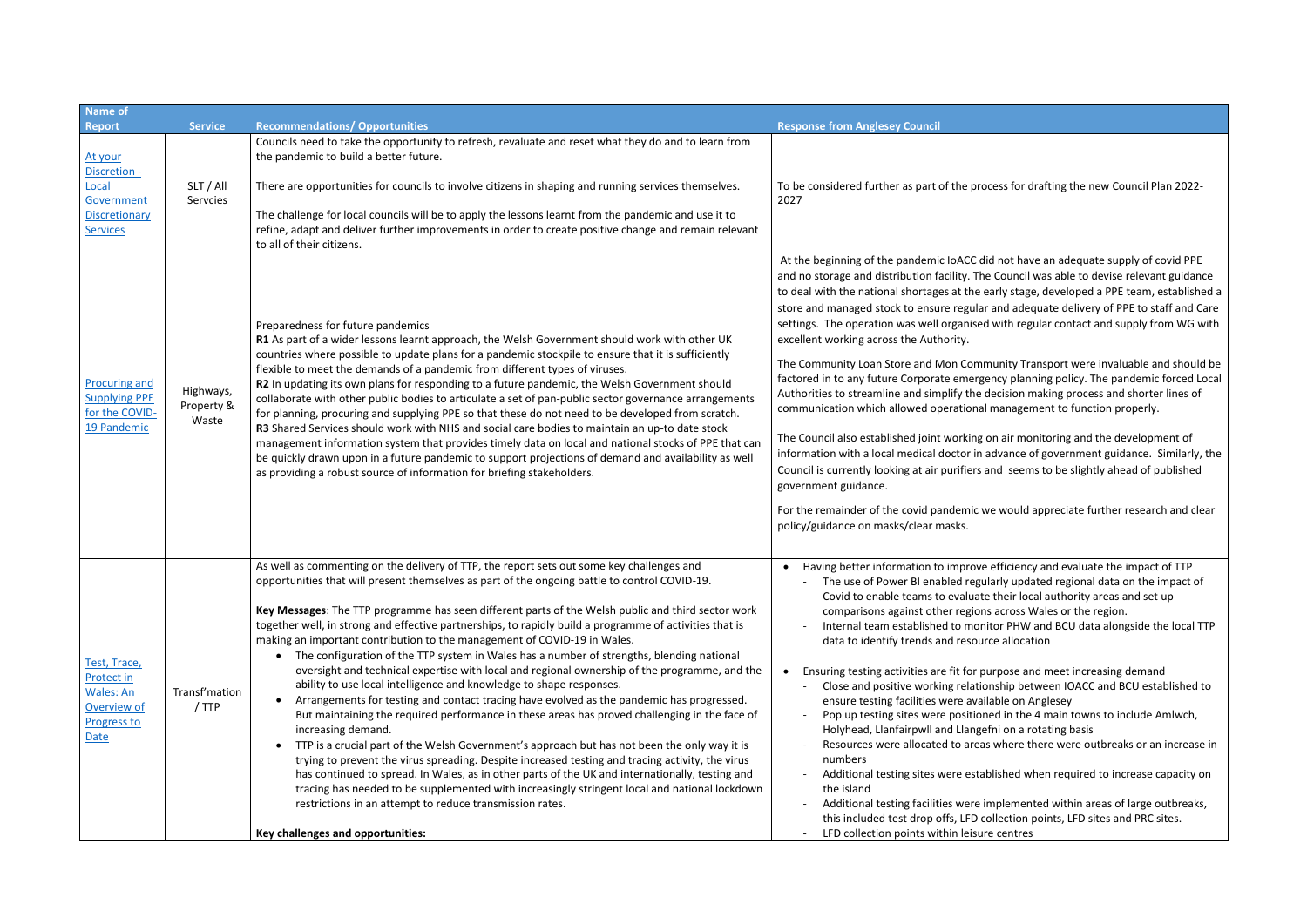| Name of                                                                                              |                                                                                                                                                                                                                                                                                                                                                                                                                                                                                                                                                                                                                                                                                                                          |                                                                                                                                                                                                                                                                                                                                                                                                                                                                                                                                                                                                                                                                                                                                                                                                                                                                                                                     |
|------------------------------------------------------------------------------------------------------|--------------------------------------------------------------------------------------------------------------------------------------------------------------------------------------------------------------------------------------------------------------------------------------------------------------------------------------------------------------------------------------------------------------------------------------------------------------------------------------------------------------------------------------------------------------------------------------------------------------------------------------------------------------------------------------------------------------------------|---------------------------------------------------------------------------------------------------------------------------------------------------------------------------------------------------------------------------------------------------------------------------------------------------------------------------------------------------------------------------------------------------------------------------------------------------------------------------------------------------------------------------------------------------------------------------------------------------------------------------------------------------------------------------------------------------------------------------------------------------------------------------------------------------------------------------------------------------------------------------------------------------------------------|
| <b>Report</b><br><b>Service</b>                                                                      | <b>Recommendations/ Opportunities</b>                                                                                                                                                                                                                                                                                                                                                                                                                                                                                                                                                                                                                                                                                    | <b>Response from Anglesey Council</b>                                                                                                                                                                                                                                                                                                                                                                                                                                                                                                                                                                                                                                                                                                                                                                                                                                                                               |
|                                                                                                      | Having better information to improve efficiency and evaluate the impact of TTP<br>Ensuring testing activities are fit for purpose and meet increasing demand<br>Creating a skilled, resilient workforce to deliver TTP<br>Influencing the public to follow public health protection guidance and requirements<br>Applying the learning from the TTP programme to other programmes and future ways of<br>working                                                                                                                                                                                                                                                                                                          | - LFD distribution within schools for staff and appropriately aged children<br>Creating a skilled, resilient workforce to deliver TTP<br>$\bullet$<br>Regional job description to ensure suitability and experienced advisors and<br>tracers<br>Recruitment drives regionally and locally throughout the course of the year to<br>ensure a consistent number of skilled staff are in post<br>Comprehensive training programme in place for new recruits to include<br>shadowing, teams meetings and role play.<br>Continuous development through training sessions for all staff to ensure<br>consistency                                                                                                                                                                                                                                                                                                           |
|                                                                                                      |                                                                                                                                                                                                                                                                                                                                                                                                                                                                                                                                                                                                                                                                                                                          | Influencing the public to follow public health protection guidance and requirements<br>In-house communications team established to include public protection,<br>education, data analysis team and TTP to push relevant information to the publi<br>through social media, the corporate website and internal email to staff.<br>Anglesey were the first local authority in the region to use map technology to<br>pinpoint positive case locations across the island to raise awareness of increasin<br>numbers, this was accompanied by local intel and advice<br>Council Leader conducted telephone, TV, radio and newspaper interviews to<br>raise awareness of local and national information<br>Weekly Mon FM radio update on the current position across Anglesey aired<br>Regular meetings with our external providers to share intel and trends who ther<br>supported in getting messages out to the public |
|                                                                                                      |                                                                                                                                                                                                                                                                                                                                                                                                                                                                                                                                                                                                                                                                                                                          | Applying the learning from the TTP programme to other programmes and future<br>$\bullet$<br>ways of working<br>The council continuously develops and learns from programmes, projects and<br>policy changes.<br>Lessons learnt logs are created following major incidents which have been used<br>to support other local authorities when dealing with similar incidents<br>Regular meetings set up with regional teams to include representation from local<br>authorities, BCU, PHW to share issues/risks or concerns and to discuss ways<br>forward and propose/agree to changes                                                                                                                                                                                                                                                                                                                                 |
|                                                                                                      |                                                                                                                                                                                                                                                                                                                                                                                                                                                                                                                                                                                                                                                                                                                          | Weekly meeting with the Deputy Chief Executive as Chair with representation from BCU,<br>PHW, education, NWP, TTP, Social Services, Testing, ambulance service to plan, prepare<br>and learn.                                                                                                                                                                                                                                                                                                                                                                                                                                                                                                                                                                                                                                                                                                                       |
| <b>Providing Free</b><br><b>School Meals</b><br>Resources /<br><b>During</b><br>Learning<br>Lockdown | Uptake of school meals increased and councils felt they were better placed for any future school<br>closures<br>. In June 2020, most councils reported an increase in the number of eligible free school meals pupils<br>during the Covid-19 pandemic.<br>•The uptake of alternative free school meals ranged from 85% to 100%, an increase from a national<br>figure of 77% pre-Covid.<br>•17 councils responded to our request for information and they told us in June that they were<br>confident that should school closures happen again they are now better placed to maintain free school<br>meal provision.<br>•Arrangements for providing free school meals provision continue to be tested with the firebreak | The number of pupils now in receipt of free school meals has risen from around 1,300<br>pupils pre pandemic to over 1,800 pupils now. The Council has developed a process that<br>allows it to pay all eligible pupils when required to do so and pupils that are self isolating<br>or to all pupils in schools that are forced to close. The process has been developed using<br>the functionality of the Benefits system which has improved the payment process.                                                                                                                                                                                                                                                                                                                                                                                                                                                  |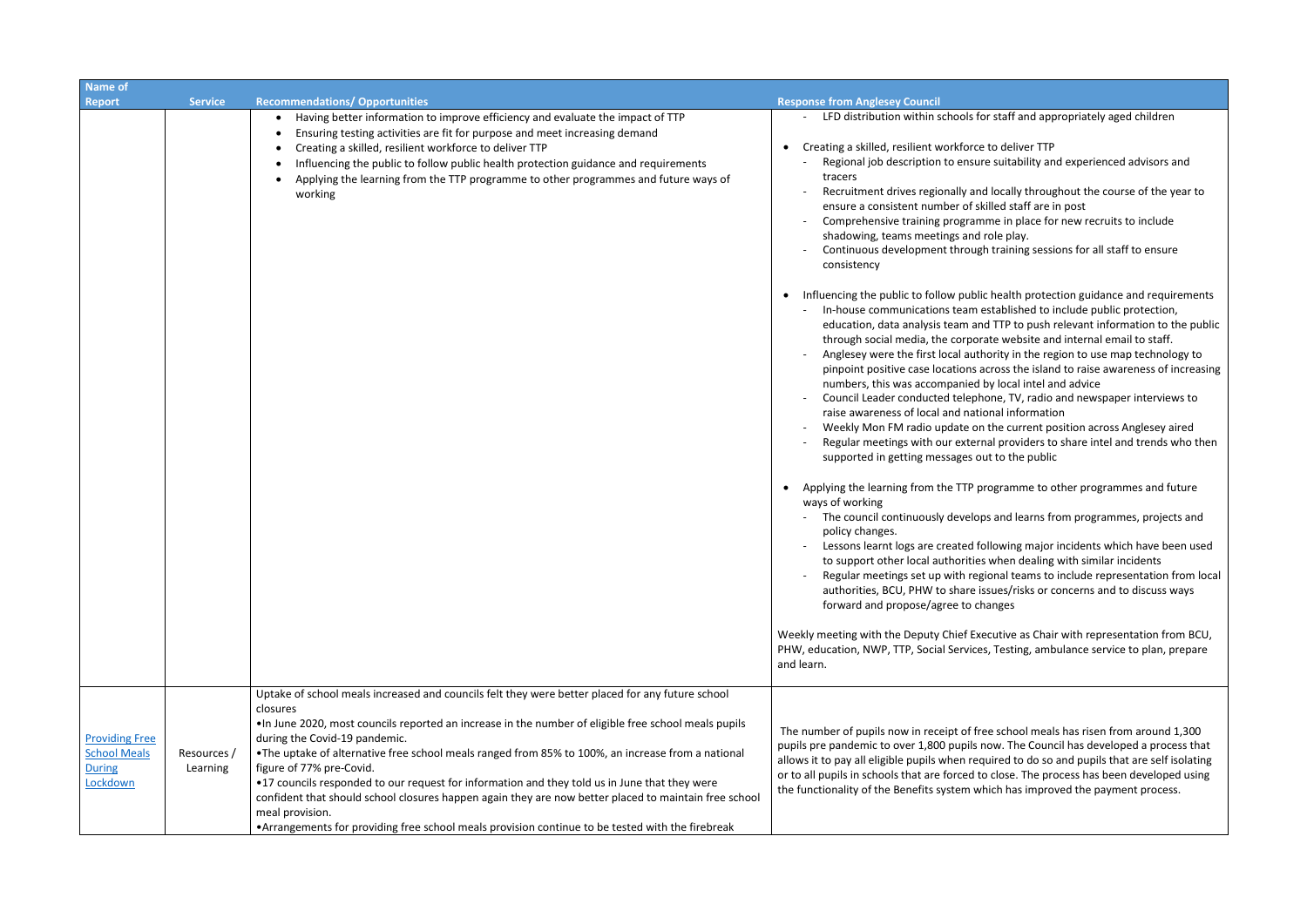| <b>Name of</b>                                                                                         |                  |                                                                                                                                                                                                                                                                                                                                                                                                                                                                                                                                                                                                                                                                                                                                                                                                                                                                                                                                                                                                                                                                                                                                                                                                                                                                                                                                                                                                                                                                                                                                                                                                                                                                                                                                                                                   |                                                                                                                                                                                                                                                                                                                                                                                                                                                                                                                                                                                                                                                                                                                                                                                                                                                                        |  |
|--------------------------------------------------------------------------------------------------------|------------------|-----------------------------------------------------------------------------------------------------------------------------------------------------------------------------------------------------------------------------------------------------------------------------------------------------------------------------------------------------------------------------------------------------------------------------------------------------------------------------------------------------------------------------------------------------------------------------------------------------------------------------------------------------------------------------------------------------------------------------------------------------------------------------------------------------------------------------------------------------------------------------------------------------------------------------------------------------------------------------------------------------------------------------------------------------------------------------------------------------------------------------------------------------------------------------------------------------------------------------------------------------------------------------------------------------------------------------------------------------------------------------------------------------------------------------------------------------------------------------------------------------------------------------------------------------------------------------------------------------------------------------------------------------------------------------------------------------------------------------------------------------------------------------------|------------------------------------------------------------------------------------------------------------------------------------------------------------------------------------------------------------------------------------------------------------------------------------------------------------------------------------------------------------------------------------------------------------------------------------------------------------------------------------------------------------------------------------------------------------------------------------------------------------------------------------------------------------------------------------------------------------------------------------------------------------------------------------------------------------------------------------------------------------------------|--|
| <b>Report</b>                                                                                          | <b>Service</b>   | <b>Recommendations/ Opportunities</b>                                                                                                                                                                                                                                                                                                                                                                                                                                                                                                                                                                                                                                                                                                                                                                                                                                                                                                                                                                                                                                                                                                                                                                                                                                                                                                                                                                                                                                                                                                                                                                                                                                                                                                                                             | <b>Response from Anglesey Council</b>                                                                                                                                                                                                                                                                                                                                                                                                                                                                                                                                                                                                                                                                                                                                                                                                                                  |  |
|                                                                                                        |                  | 'lockdown' that took place in October/November 2020 and on-going incidences of pupils being<br>required to self-isolate.                                                                                                                                                                                                                                                                                                                                                                                                                                                                                                                                                                                                                                                                                                                                                                                                                                                                                                                                                                                                                                                                                                                                                                                                                                                                                                                                                                                                                                                                                                                                                                                                                                                          |                                                                                                                                                                                                                                                                                                                                                                                                                                                                                                                                                                                                                                                                                                                                                                                                                                                                        |  |
| * Financial<br>Sustainability<br>of Local<br>Government<br>as a Result of<br>the COVID-19<br>Pandemic* | Resources        | Why we have produced this report<br>1 We had already identified financial sustainability as a key risk to councils' arrangements before the<br>pandemic occurred. This was, in part, due to the significant pressures on UK and, therefore, Welsh<br>public finances following the financial crisis of 2008-09. We produced a report on the Financial<br>sustainability of each local council during 2019-20, and these reports showed that councils were in very<br>different positions in terms of their level of reserves and track record of spending within their agreed<br>budgets.<br>2 Against this backdrop the pandemic has already had an even more profound and immediate effect on<br>public sector finances as a whole and, as a consequence, on councils' financial position. The impact on<br>public sector spending over such a short period of time is unprecedented in modern peace time.<br>3 This report is the beginning of our work looking at the financial sustainability of local councils during<br>2020-21, building on the work we completed in 2019-20. The report sets a high-level baseline position,<br>including the reserves position, of local councils before the pandemic. It also sets out the initial financia<br>implications of the pandemic for local councils and the scale of the anticipated challenge going forward,<br>as well as some reflections on the preparedness of local government in Wales for such an<br>unprecedented event. Finally, we set out how Audit Wales intends to provide support and constructive<br>challenge to councils and the local government sector, as a whole, over the remainder of 2020-21, in<br>their efforts to maintain Financial sustainability against such significant funding pressures. | Financial sustainability of the Council was al<br>reported on to the Executive and the Full Co<br>Council has received as a result of the pand<br>position in the short term but the Council is<br>provided by Welsh Government may be red<br>pressures.<br>We will continue to monitor the Council's fi<br>Wales to ensure that the Council's financial<br>future financial pressures are identified at t<br>are put in place to protect the financial sust                                                                                                                                                                                                                                                                                                                                                                                                           |  |
| <b>The National</b><br><b>Fraud</b><br>Initiative in<br><b>Wales 2018-20</b>                           | <b>Resources</b> | All participants in the NFI exercise should ensure that they maximise the benefits of their<br>$\bullet$<br>participation. They should consider whether it is possible to work more efficiently on the NFI<br>matches by reviewing the guidance section within the NFI secure web application.<br>Audit committees, or equivalent, and officers leading the NFI should review the NFI self-<br>$\bullet$<br>appraisal checklist. This will ensure they are fully informed of their organisation's planning and<br>progress in the 2020-22 NFI exercise.<br>Where auditors have identified specific areas where improvements could be made, the public<br>$\bullet$<br>bodies should act on these as soon as possible.<br>All participants should be aware of emerging fraud risks e.g. due to COVID-19, and take<br>$\bullet$<br>appropriate preventative and detective action                                                                                                                                                                                                                                                                                                                                                                                                                                                                                                                                                                                                                                                                                                                                                                                                                                                                                                    | Although the NFI process has improved ove<br>significant number of spurious matches, wh<br>fraud. It is difficult for a small authority, wh<br>these matches in order to maximise the ber<br>always justify the amount of staffing resour<br>The NFI process provides historic matches i.<br>the data and the receipt of matches during<br>other processes and identify and correct eri<br>we use Datatank to regularly review Single I<br>the frauds identified in the 2018-20 report.<br>The NFI checklist has been completed and t<br>reported to the Governance & Audit Comm<br>the last exercise did not identify any frauds.<br>The Council will continue to use NFI as part<br>identified part of one post to deal with NFI<br>NFI is of limited value to Anglesey.<br>The Head of Audit, Risk and Insurance is wo<br>Wales Audit Partnership Counter Fraud Gro |  |

always a key risk, which was monitored and Council. The additional funding, which the demic has strengthened the Council's financial is aware that the future financial support educed which will increase the funding

financial position closely and work with Audit al management processes are robust and that future financial pressures the earliest possible stage and that action plans stainability of the Council.

ver the years, the process still generates a vhich do not lead to the identification of any hich has no dedicated Fraud Team, to review enefits of participation. i.e. the return does not urces required to undertake the checks.

i.e. there is a gap between the submission of g which time the Council may have undertaken errors / frauds reported in the data match. e.g e Person Discounts which amounted to over half

I the outcome of the NFI exercise will be mittee as part of the Annual Report on Fraud but

rt of its overall strategy to identify fraud and has I matches. However based on past experience

vorking with colleagues in the North and Mid roup to identify best practice in respect of NFI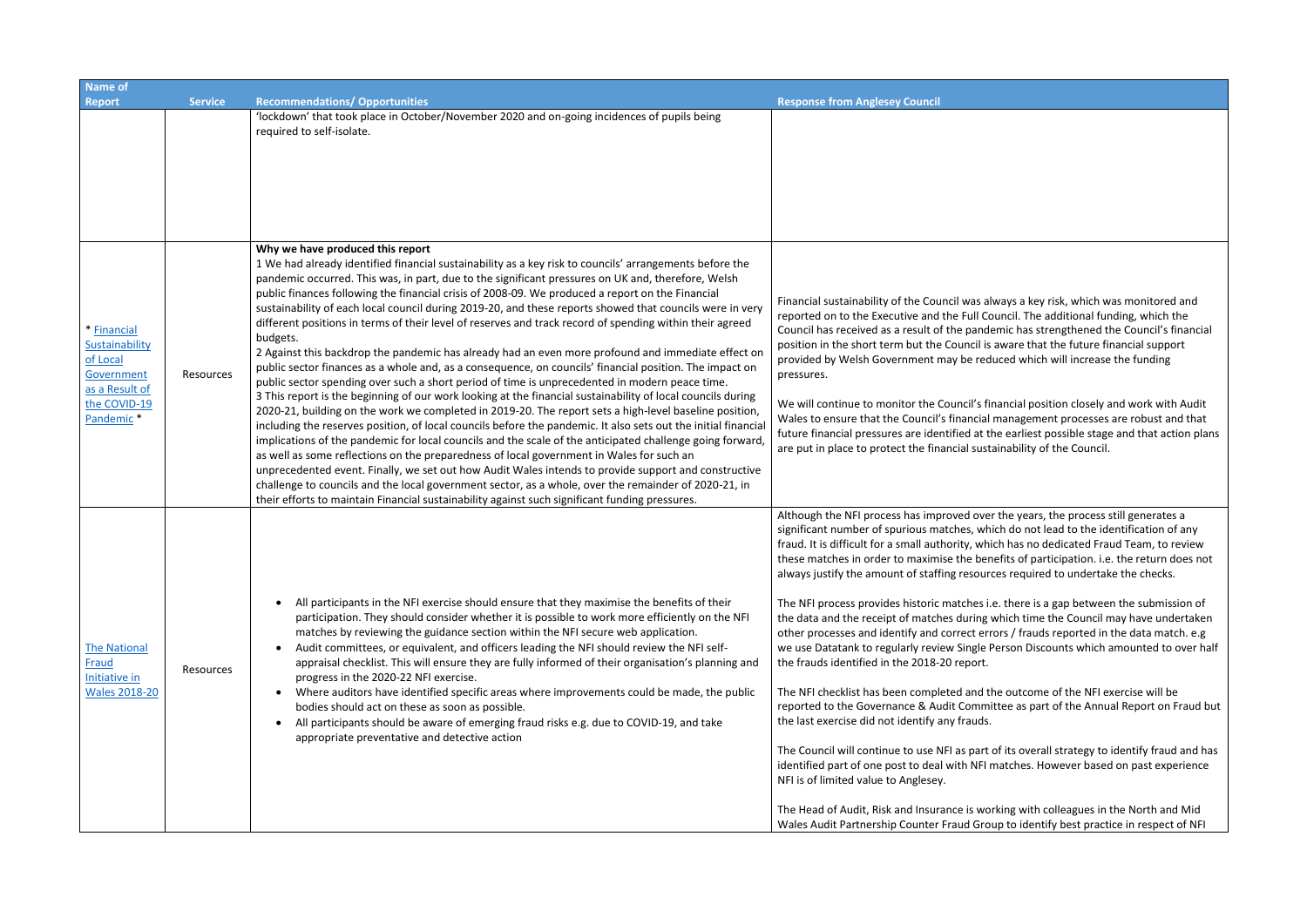| <b>Name of</b>                                                                                                                                                        |                                                                |                                                                                                                                                                                                                                                                                                                                                                                                                                                                                                                                                                                                                                                                                                                                                                                                                                                                                                                                                                                                                                                                                                                                                                                                                                                                                                                                                                                                                                                                                                                                                                                                                                               |                                                                                                                                                                                                                                                                                                                                                                                                                                                                                                                                        |
|-----------------------------------------------------------------------------------------------------------------------------------------------------------------------|----------------------------------------------------------------|-----------------------------------------------------------------------------------------------------------------------------------------------------------------------------------------------------------------------------------------------------------------------------------------------------------------------------------------------------------------------------------------------------------------------------------------------------------------------------------------------------------------------------------------------------------------------------------------------------------------------------------------------------------------------------------------------------------------------------------------------------------------------------------------------------------------------------------------------------------------------------------------------------------------------------------------------------------------------------------------------------------------------------------------------------------------------------------------------------------------------------------------------------------------------------------------------------------------------------------------------------------------------------------------------------------------------------------------------------------------------------------------------------------------------------------------------------------------------------------------------------------------------------------------------------------------------------------------------------------------------------------------------|----------------------------------------------------------------------------------------------------------------------------------------------------------------------------------------------------------------------------------------------------------------------------------------------------------------------------------------------------------------------------------------------------------------------------------------------------------------------------------------------------------------------------------------|
| <b>Report</b>                                                                                                                                                         | <b>Service</b>                                                 | <b>Recommendations/ Opportunities</b>                                                                                                                                                                                                                                                                                                                                                                                                                                                                                                                                                                                                                                                                                                                                                                                                                                                                                                                                                                                                                                                                                                                                                                                                                                                                                                                                                                                                                                                                                                                                                                                                         | <b>Response from Anglesey Council</b>                                                                                                                                                                                                                                                                                                                                                                                                                                                                                                  |
| Commercialisa<br>tion in Local                                                                                                                                        | SLT / All<br>Services                                          | R1 Undertaking commercialisation requires councils to have enough capacity, the right skills and robust<br>but agile systems to be in place. We recommend that councils use our self-evaluation tools to develop a<br>strategy for the extent to which they want to pursue commercialisation.                                                                                                                                                                                                                                                                                                                                                                                                                                                                                                                                                                                                                                                                                                                                                                                                                                                                                                                                                                                                                                                                                                                                                                                                                                                                                                                                                 | Embracing a commercial approach to the p<br>significantly by the Covid 19 pandemic due<br>We will review our commercialisation plan                                                                                                                                                                                                                                                                                                                                                                                                    |
| Government                                                                                                                                                            |                                                                | Intelligent use of data<br>R1 Public bodies and third sector partners should ensure they use data to plan the right future services,                                                                                                                                                                                                                                                                                                                                                                                                                                                                                                                                                                                                                                                                                                                                                                                                                                                                                                                                                                                                                                                                                                                                                                                                                                                                                                                                                                                                                                                                                                          | plans.                                                                                                                                                                                                                                                                                                                                                                                                                                                                                                                                 |
| Rough<br>Sleeping in<br>$Wales -$<br>Everyone's<br>Problem; No<br>One's<br>Responsibility                                                                             | Housing                                                        | and to put in place effective data sharing protocols to ensure they respond effectively and safely to<br>people sleeping rough. We recommend that councils and their partners:<br>. invest in data analytical skills to better understand the current situation and predict future demand to<br>prevent future homelessness;<br>• review and update data sharing protocols to ensure they support services to deliver their data sharing<br>responsibilities effectively; and<br>• introduce a single data capture and risk assessment process for to help support safe decisions making<br>in dealing with people sleeping rough. Integrated services to tackle complex needs<br>R2 Because public bodies are responding to people in crisis, they often deal with acute issues in<br>isolation and rarely address the fundamental cause of the crisis. To do this requires public bodies to<br>design and create service delivery models that are responsive. We recommend that public bodies use<br>our complex needs self-reflection tool to improve how they can jointly address complex needs in the<br>future (the tool is set out at Appendix                                                                                                                                                                                                                                                                                                                                                                                                                                                                                         | Working across North Wales we have ider<br>Health, including access to primary<br>alcohol services<br>Police<br><b>Criminal Justice</b><br><b>RSLs</b><br>And that we start the conversation in relat<br>this during our next October meeting of N                                                                                                                                                                                                                                                                                     |
| * Financial<br>management<br>and<br>governance -<br>Community<br>and town<br>councils 2018-<br>$19*$                                                                  | Council<br>Business /<br>Resources                             | - Community councils are managing more money but there is scope for some to review their budgets<br>and the services they provide<br>- 66% councils met the statutory deadline for publishing audited accounts<br>- The number of qualified audits has fallen but remains too high at 218 councils<br>- Significant problems led to public interest reports being issued at 12 councils<br>- The 2019-20 audit is the final audit under the current arrangements and council views are being<br>sought on the proposed changes                                                                                                                                                                                                                                                                                                                                                                                                                                                                                                                                                                                                                                                                                                                                                                                                                                                                                                                                                                                                                                                                                                                | The Council do not have any responsibility<br>implementing any of the recommendation                                                                                                                                                                                                                                                                                                                                                                                                                                                   |
| Progress in<br>implementing<br>the Violence<br><b>Against</b><br>Women,<br><b>Domestic</b><br>Abuse and<br><b>Sexual</b><br><b>Violence Act</b><br>(November<br>2019) | Community<br>Safety $-$<br>Housing /<br><b>Social Services</b> | R1 'Part 1 of the report highlights that despite public bodies having an increasing understanding of, and<br>demand for, VAWDASV services, significant gaps remain and engagement with survivors and victims in<br>reviewing and developing services is inconsistent. To address this, we recommend that needs<br>assessment and mapping of service provision by public bodies are revisited and involvement widened<br>and enhanced to include all relevant stakeholders to build a more accurate picture of current service<br>provision and identify gaps.<br>R2 Part 1 of the report describes how victims and survivors of VAWDASV often find it difficult to<br>navigate a fragmented system of service delivery. To support victims and survivors to access and use<br>services we recommend that public bodies:<br>• produce comprehensive and relevant information in a variety of media on the full range of services<br>available to protect and support victims and survivors; and<br>• create a joint pathway to access services and support for both victims and professionals and advertise<br>access arrangements widely.<br>R3 Part 2 of the report notes that whilst it is important that organisations comply with relevant data<br>protection legislation, they also need to share data with partners to better meet the needs of victims<br>and survivors. We recommend that authorities:<br>• ensure staff who are likely to come into contact with victims and survivors have appropriate<br>VAWDASV training;<br>• provide refresher training to service managers to ensure they know when and what data they can and | 1. A revised regional needs assessme<br>leading on this document.<br>A range of public information vide<br>2.<br>uploaded onto our Council's Social<br>These include 'Live Fear Free' 'Ask<br>contact designated VAWDASV pro<br>In July 2020, IoACC in conjunction<br>Front Door Gateway for low to me<br>were part of the household. Referi<br>as a result of CID16s) and are disc<br>of middle / senior managers from<br>North Wales Police PVPU. Designa<br>perpetrators are subsequently con<br>appropriate agency / provider to d |

provision of Council facilities has been impacted to the forced closure of facilities. ns when developing our post-pandemic recovery ntified key contacts are for within y health care, mental health and drug and tion to this report. There will be an update on IW LAs representatives. for Community Councils Finances or ns made in the report.

ent currently being written. Rhiannon Edwards

205 focussing on VAWDASV matters have been I Media websites and Corporate Website – If For Ani (Action Needed Immediately), How to viders such as Gorwel.

with the Safe Lives Charity established the One edium level cases of VAWDASV, where children rrals are submitted via Children Services (mostly cussed within a multi agency group, comprising Children Services, Housing, Education, Health, ated VAWDASV Provider. Victims/ survivors and ntacted and referrals are made to the most deliver the required intervention / support.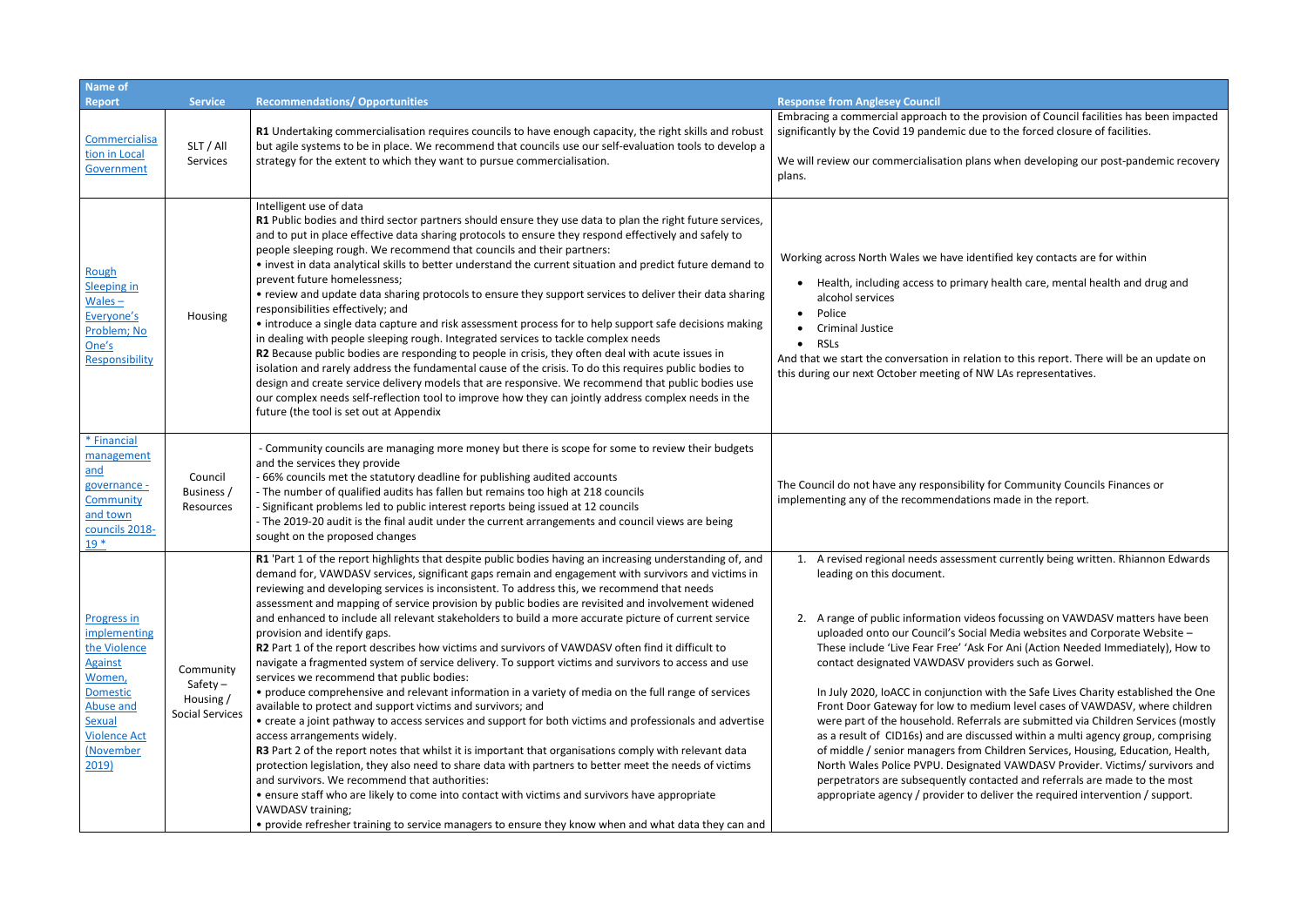| <b>Name of</b>                                              |                |                                                                                                                                                                                                                                                                                                                                                                                                                                                                                                                                                                                                                                                                                                                                                                                                                                                                                                                                                                                                                                                                                                                                                                                                                                                                                                                                                                                                                                                                                                                                                                                                                                                                                                                                                                                                                                                                                                                                                                                                                                                                                                                                                                                                                                                                                                                                                                                                                         |                                                                                                                                                                                                                                                                                                                                                                                                                                                                                                                                                                                                                                                                                                                                    |
|-------------------------------------------------------------|----------------|-------------------------------------------------------------------------------------------------------------------------------------------------------------------------------------------------------------------------------------------------------------------------------------------------------------------------------------------------------------------------------------------------------------------------------------------------------------------------------------------------------------------------------------------------------------------------------------------------------------------------------------------------------------------------------------------------------------------------------------------------------------------------------------------------------------------------------------------------------------------------------------------------------------------------------------------------------------------------------------------------------------------------------------------------------------------------------------------------------------------------------------------------------------------------------------------------------------------------------------------------------------------------------------------------------------------------------------------------------------------------------------------------------------------------------------------------------------------------------------------------------------------------------------------------------------------------------------------------------------------------------------------------------------------------------------------------------------------------------------------------------------------------------------------------------------------------------------------------------------------------------------------------------------------------------------------------------------------------------------------------------------------------------------------------------------------------------------------------------------------------------------------------------------------------------------------------------------------------------------------------------------------------------------------------------------------------------------------------------------------------------------------------------------------------|------------------------------------------------------------------------------------------------------------------------------------------------------------------------------------------------------------------------------------------------------------------------------------------------------------------------------------------------------------------------------------------------------------------------------------------------------------------------------------------------------------------------------------------------------------------------------------------------------------------------------------------------------------------------------------------------------------------------------------|
| <b>Report</b>                                               | <b>Service</b> | <b>Recommendations/ Opportunities</b>                                                                                                                                                                                                                                                                                                                                                                                                                                                                                                                                                                                                                                                                                                                                                                                                                                                                                                                                                                                                                                                                                                                                                                                                                                                                                                                                                                                                                                                                                                                                                                                                                                                                                                                                                                                                                                                                                                                                                                                                                                                                                                                                                                                                                                                                                                                                                                                   | <b>Response from Anglesey Council</b>                                                                                                                                                                                                                                                                                                                                                                                                                                                                                                                                                                                                                                                                                              |
|                                                             |                | cannot share; and<br>• review and update data sharing protocols to ensure they support services to deliver their data sharing<br>responsibilities.<br>R4 Part 2 of the report highlights that while some good progress has been made with regional working,<br>there are not always appropriate levers in place to support service transformation in line with<br>VAWDASV legislation. To ensure the benefits of regionalisation are realised, we recommend that<br>delivery agencies (local authorities, health bodies, the police, fire and rescue authorities and the third<br>sector) review their approach to regional working to better integrate services and maximise the<br>positive impact they can make on victims and survivors.<br>R5 Part 3 of the report highlights that the complex and short-term funding mechanisms, lack of data<br>and insufficient consultation with stakeholders, are not supporting sustainable commissioning of<br>VAWDASV services. To address this, we recommend that local authorities review their commissioning<br>arrangements to:<br>• remove duplication and overlap between different approaches within the authority and with<br>partners;<br>• rationalise administration arrangements to improve efficiency and value for money;<br>• streamline and standardise commissioning arrangements to reduce the burden of administration on<br>all parties; and<br>• set appropriate performance measures, targets and benchmarks to judge the impact and outcome of<br>commissioned services.                                                                                                                                                                                                                                                                                                                                                                                                                                                                                                                                                                                                                                                                                                                                                                                                                                                                            | 3. IoACCC housing service have compl<br>and our Building and Maintenance<br>on what to look out for and how to<br>within properties. In terms of risk n<br>to know basis and in accordance wi<br>North Wales have a Regional Multi.<br>4.<br>purposes, which reports to the Nort<br>The Commissioning Group includes<br>bodies, the police, fire and rescue a<br>Currently being considered at Regio<br>5.                                                                                                                                                                                                                                                                                                                         |
| <b>Review of</b><br><b>Public Services</b><br><b>Boards</b> | <b>PSB</b>     | R1 In Part 1 of the report we set out that understanding the impact of choices and decisions requires<br>public bodies to fully involve citizens and stakeholders and undertake comprehensive Impact<br>Assessments. However, we found that current practice is insufficient to provide assurance that the<br>needs of people with protected characteristics are fully considered when reviewing choices and the<br>voice of citizens is not sufficiently influencing decisions. We recommend that PSBs:<br>• conduct formal assessments to identify the potential impact on people with protected characteristics<br>and the Welsh language and review agreed actions to ensure any adverse impacts are addressed;<br>• improve transparency and accountability by making PSB meetings, agendas, papers and minutes<br>accessible and available to the public;<br>• strengthen involvement by working to the guidance in the National Principles for Public Engagement<br>in Wales; and<br>• feedback the outcome of involvement activity identifying where changes are made as a result of the<br>input of citizens and stakeholders.<br>R2 In Part 2 of the report we review arrangements for PSB scrutiny and conclude that there are<br>shortcomings and weaknesses in current performance and practice. To improve scrutiny, we<br>recommend that:<br>. PSBs and public bodies use the findings of the Auditor General for Wales' Discussion Paper: Six<br>themes to help make scrutiny 'Fit for the Future' to review their current performance and identify<br>where they need to strengthen oversight arrangements and activity; and<br>. PSBs ensure scrutiny committees have adequate engagement with a wider range of relevant<br>stakeholders who can help hold PSBs to account.<br>R3 In Part 3 of the report we summarise the difficulty of developing, implementing and resourcing PSBs<br>and the challenges of managing multiple partnerships that can often have overlap and duplication. To<br>help build capacity, consistency and resourcing of activity we recommend that:<br>. PSBs take the opportunity to discharge other plan and strategy obligations through the Local<br>Wellbeing Plan;<br>• the Welsh Government enables PSBs to develop flexible models of working including:<br>- merging, reducing and integrating their work with other forums such as Regional Partnership Boards; | R1<br>Impact assessments will be develop<br>that recommend a change of policy<br>developed to measure and understa<br>The Gwynedd and Anglesey Public S<br>name: https://www.llesiantgwyned<br>Details about Board meetings and n<br>Work is being planned to update th<br>National Principles for public Engag<br>Each year the PSB prepares a progre<br>drawn up to identify how the PSB's<br>R <sub>2</sub><br>The PSB works with the Gwynedd a<br>scrutiny timetable (to align with me<br>R3<br>The PSB has been very proactive in<br>West Wales Health and Care sub-gr<br>Anglesey Public Services Board, and<br>to ensure that the services planned<br>The 'Healthier Wales' documentatio<br>Gwynedd and Anglesey Health and |

leted the mandatory on line VAWDASV training Unit have received bespoke practical training on report suspected incidents of VAWDSAV, management, information is shared on a need ith GDPR requirements.

Agency Commissioning Board for VAWDASV rth Wales Vulnerability and Exploitation Board. The Commissions includes from local authorities, health authorities and the third sector.

onal and local levels.

ped when projects are presented by the PSB  $\frac{1}{s}$  / service. Impact assessments will be tand the impact of decisions made by the PSB.

Services Board has an active website under the ddamon.org/en/

minutes are included on the website.

he PSB's wellbeing Assessments, in line with the gement.

ress report on its work. The report has been drawn up identify work impacts our residents.

and Anglesey Scrutiny Committees on the eetings of the PSB) and areas to be scrutinised.

I terms of the action in question. There is a roup, which is accountable to the Gwynedd and It works with the Regional Partnership Board I for our residents meet local needs.

ion informs the governance and plans of the **Social Care Sub-Group.**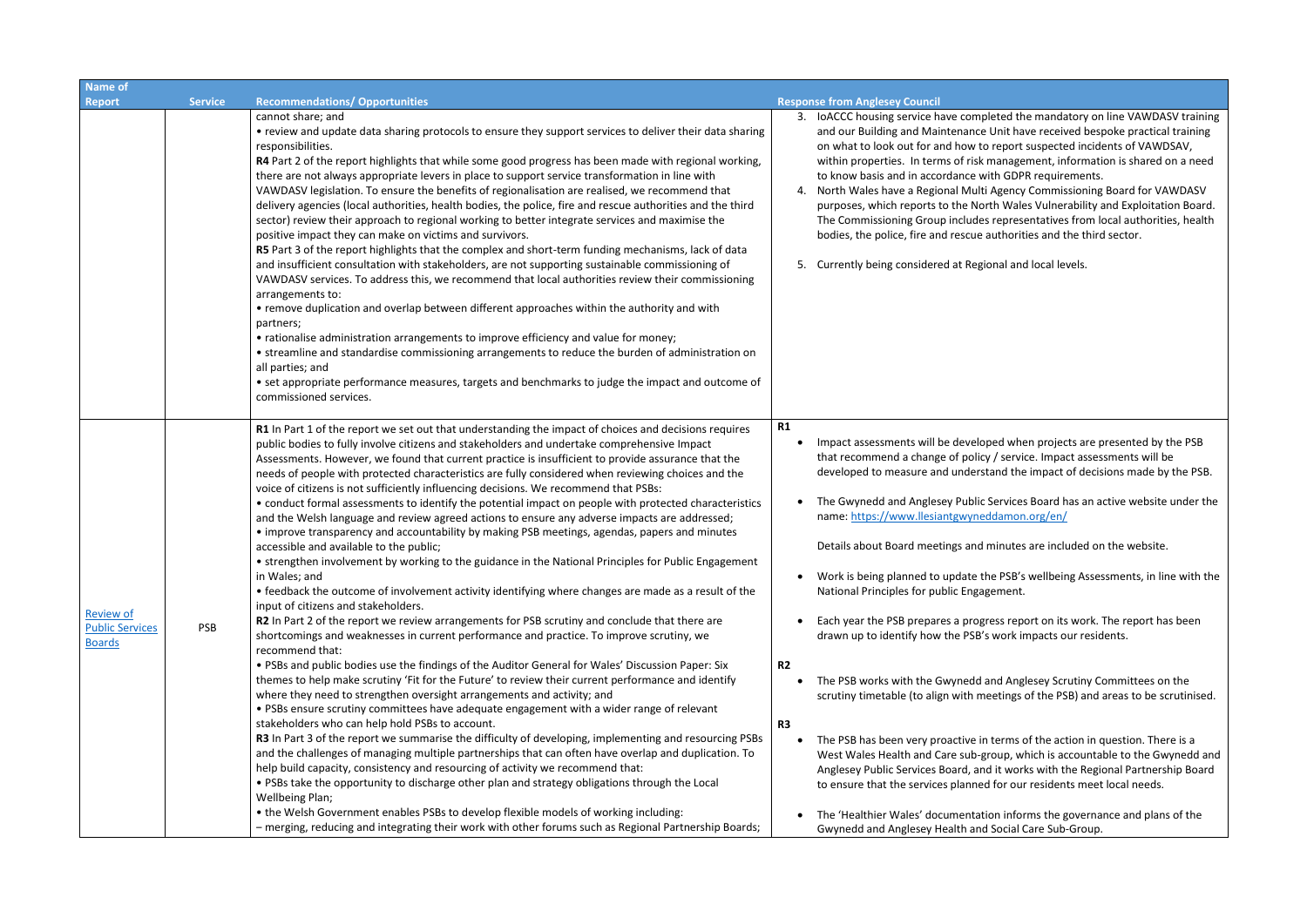| Name of       |                |                                                                                                                                                                                                                                                                                                                                                                                                                                                                                                                                                                                                 |                                       |
|---------------|----------------|-------------------------------------------------------------------------------------------------------------------------------------------------------------------------------------------------------------------------------------------------------------------------------------------------------------------------------------------------------------------------------------------------------------------------------------------------------------------------------------------------------------------------------------------------------------------------------------------------|---------------------------------------|
| <b>Report</b> | <b>Service</b> | <b>Recommendations/ Opportunities</b>                                                                                                                                                                                                                                                                                                                                                                                                                                                                                                                                                           | <b>Response from Anglesey Council</b> |
|               |                | and<br>- giving PSBs flexibility to receive, manage and spend grant monies subject to PSBs ensuring they have<br>adequate safeguards and appropriate systems in place for management of funding; effective budget<br>and grant programme controls; and public reporting, scrutiny and oversight systems to manage<br>expenditure.<br>R4 To help build capacity, consistency and resourcing of activity we recommend that the Welsh<br>Government and Welsh Local Government Association in their review of strategic Partnerships take<br>account of, and explore, the findings of this review. |                                       |
|               |                |                                                                                                                                                                                                                                                                                                                                                                                                                                                                                                                                                                                                 |                                       |

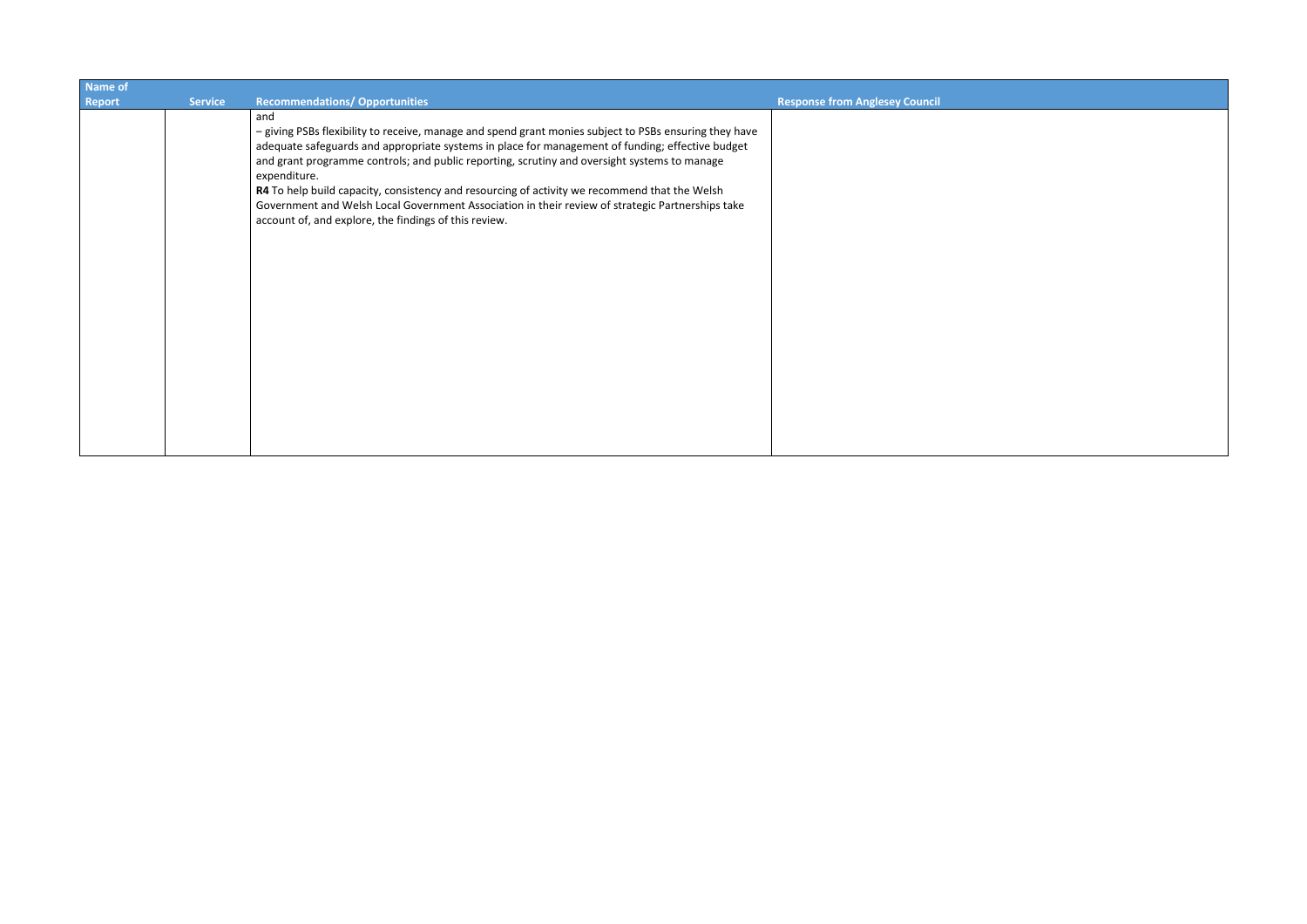| <b>Name of</b>                              |                |                                                                                                                                                                                                                                                                                                                                                                                                                                                                                                                                                                                                    |                                                                                                                                                                                                                                                                                                                                                                                       |  |
|---------------------------------------------|----------------|----------------------------------------------------------------------------------------------------------------------------------------------------------------------------------------------------------------------------------------------------------------------------------------------------------------------------------------------------------------------------------------------------------------------------------------------------------------------------------------------------------------------------------------------------------------------------------------------------|---------------------------------------------------------------------------------------------------------------------------------------------------------------------------------------------------------------------------------------------------------------------------------------------------------------------------------------------------------------------------------------|--|
| <b>Report</b>                               | <b>Service</b> | <b>Recommendations/ Opportunities</b>                                                                                                                                                                                                                                                                                                                                                                                                                                                                                                                                                              | <b>Response from Anglesey Council</b>                                                                                                                                                                                                                                                                                                                                                 |  |
|                                             |                | Improving access to the front door<br>R1 Part 1 of the report sets out how authorities promote Access to the 'front door' and provide                                                                                                                                                                                                                                                                                                                                                                                                                                                              | <b>R1</b><br>Our integrated health and social care single po<br>access to Adult social care with experienced st<br>community based and third sector initiatives s<br>intervention agenda.<br>A range of information leaflets, is available at<br>Community hubs, GP surgeries, Acute and con                                                                                          |  |
|                                             |                | information, advice and assistance to help people to improve their wellbeing and prevent their needs<br>from deteriorating. To improve awareness of the front door we recommend that:<br>• local authorities:                                                                                                                                                                                                                                                                                                                                                                                      | seeking to ensure widespread cascading of pre<br>to carers, accommodation and access to care                                                                                                                                                                                                                                                                                          |  |
|                                             |                | -- review their current approaches, consider their audience, and ensure that good-quality information is<br>made available in a timely maner to avoid needs deteriorating and people presenting for assistance in<br>'crisis';<br>-- work in partnership with public and third-sector partners to help ensure people accessing via partner<br>referrals, or other avenues, are given the best information to help them;<br>-- ensure that advocacy services are commissioned and proactively offered to those who need them at                                                                     | Additionally we have developed in partnership<br>access for all community based resources. This<br>provide advice and offer assistance to individu<br>This service has developed into a valuable reso<br>preventative services avoiding escalating into<br>provision.                                                                                                                 |  |
| The 'front<br>door' to adult<br>social care | Oedolion       | first point of contact; and<br>-- to take local ownership and lead on the co-ordination and editing of local information published on<br>Dewis Cymru locally.<br>• The Welsh Government:<br>-- improve carers' awareness and understanding of their rights to be assessed for their own care and<br>support needs, aimed at generating demand for local authorities' preventative services; and<br>-- undertake a full evaluation of the role of Dewis Cymru in the wider implementation of the Act and<br>use the data gained to build on its potential as a national information sharing portal. | A long standing contractual agreement with N<br>access to formal Advocay services and our loca<br>and Mon, Care and Repair, CAB, secures acces<br>preventative services which is inclusive of adv<br>information hub DEWIS has been driven by the<br>effectiveness to service users and informal Car                                                                                  |  |
|                                             |                | Investing in prevention and understanding impact<br>R2 Part 2 of the report highlights weaknesses in authorities' assurance of the availability and quality of<br>third-sector, preventative, community based services that they signpost people to. We recommend                                                                                                                                                                                                                                                                                                                                  | An action plan is being developed to enhance<br>which is aligned to the implementation of our                                                                                                                                                                                                                                                                                         |  |
|                                             |                | that:<br>• local authorities:<br>-- map the availability of preventative services in their area to better understand current levels of<br>provision and identify gaps and duplication;<br>-- involve third-sector partners in co-producing preventative Solutions to meet people's needs and                                                                                                                                                                                                                                                                                                       | R2<br>We have a well-developed preventative and e<br>secured a range of community and third secto<br>population needs, and delivered by partnershi<br>providers and local community initiatives.                                                                                                                                                                                      |  |
|                                             |                | ensure people have equitable access to these services;<br>-- work with third-sector partners to tailor and commission new Services where gaps are identified; and<br>-- work with partners to improve data to evaluate the impact of preventative services on individuals<br>and the population more generally.<br>· Welsh Government:                                                                                                                                                                                                                                                             | The Council's 'Place Shaping' strategy aims to<br>and delivering identified local community need<br>delivery of identified service gaps in provision.                                                                                                                                                                                                                                 |  |
|                                             |                | -- improve the cost evaluation in relation to the impact of the Act in a national context, and support<br>local authorities to ensure that the desired impact of prevention on overall social-care expenditure<br>becomes a demonstratable reality.                                                                                                                                                                                                                                                                                                                                                | Local Asset Coordinators are well established<br>Community resource hubs, GP surgeries and a<br>local communities. They provide initial links to<br>support access to benefits, housing and wellbe<br>development programmes.<br>Evaluation of the impact and effectiveness of t<br>quantitative and provides valuable data to info<br>impact on health and social care in reducing o |  |

point of access( SPOA) provides the front door d staff aware of the plethora of local es supporting our preventative and early

at several local points of access such as community hospitals and Council website f preventative and self- help initiatives, support are and support.

ship with Medrwn Mon the local CVA a point of This organisation is able to share information, riduals who are in need of general information. resource signposting and supporting access to nto formal statutory health and social care

h North Wales Advocacy service provides local agreements with Age Cymru Gwynedd cess and assistance to a range of initiatives and advocacy support. Alignment with the national the Third sector CVA and evaluation of the Carers is a key priority.

Ace our' front door' experience for customers our integrated Community Resource Teams.

nd early intervention strategy which has ector resources driven by identified local rship agreements with the Third sector

to engage the local population in prescribing needs supported by an action plan for the

led within the community and are linked to d are visible and fully engaged within their ks to local community resources, advocate and Ilbeing initiatives and support community

of this provision is both qualitative and inform onward development and long term ig or delaying statutory care and support.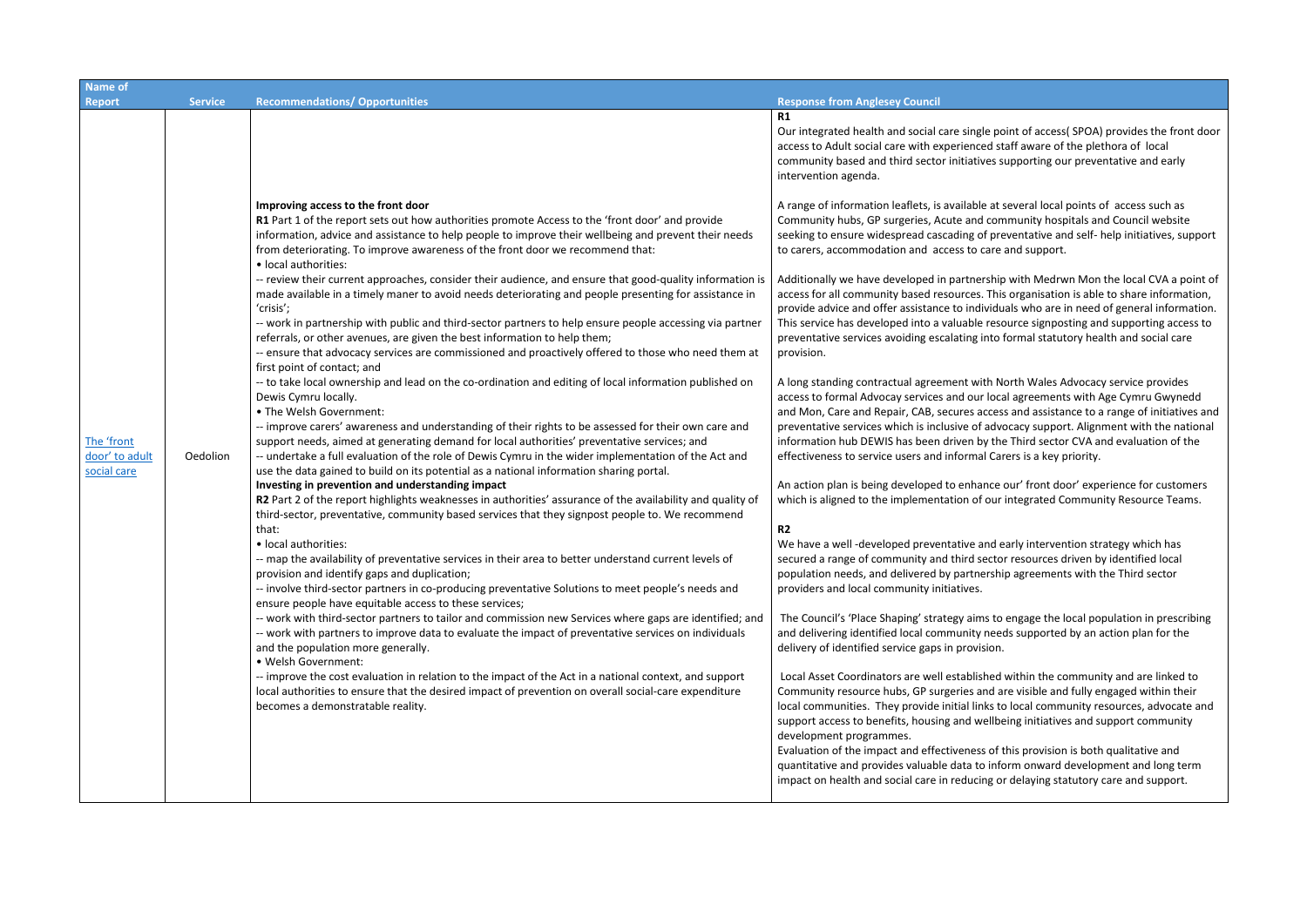| <b>Service</b><br><b>Report</b>                                                                                                  | <b>Recommendations/ Opportunities</b>                                                                                                                                                                                                                                                                                                                                                                                                                                                                                                                                                                                                                                                                                                                                                                                                                                                                                                                                                                                                                                                                                                                                                                                                                                                                                                                                                                                                                                                                                                                                                                                                                                                                                                                                                                                                                                                                                                                                                                                                                                                                                                                                                                                                                                                                                                                                                                                                                                                                                                                                                                                                                                                                                                                                                                                                                                                                                                                                                                                                                                                                                                                                                                                                              | <b>Response from Anglesey Council</b>                                                                                                                                                                                                                                                                                                                                                                                                  |
|----------------------------------------------------------------------------------------------------------------------------------|----------------------------------------------------------------------------------------------------------------------------------------------------------------------------------------------------------------------------------------------------------------------------------------------------------------------------------------------------------------------------------------------------------------------------------------------------------------------------------------------------------------------------------------------------------------------------------------------------------------------------------------------------------------------------------------------------------------------------------------------------------------------------------------------------------------------------------------------------------------------------------------------------------------------------------------------------------------------------------------------------------------------------------------------------------------------------------------------------------------------------------------------------------------------------------------------------------------------------------------------------------------------------------------------------------------------------------------------------------------------------------------------------------------------------------------------------------------------------------------------------------------------------------------------------------------------------------------------------------------------------------------------------------------------------------------------------------------------------------------------------------------------------------------------------------------------------------------------------------------------------------------------------------------------------------------------------------------------------------------------------------------------------------------------------------------------------------------------------------------------------------------------------------------------------------------------------------------------------------------------------------------------------------------------------------------------------------------------------------------------------------------------------------------------------------------------------------------------------------------------------------------------------------------------------------------------------------------------------------------------------------------------------------------------------------------------------------------------------------------------------------------------------------------------------------------------------------------------------------------------------------------------------------------------------------------------------------------------------------------------------------------------------------------------------------------------------------------------------------------------------------------------------------------------------------------------------------------------------------------------------|----------------------------------------------------------------------------------------------------------------------------------------------------------------------------------------------------------------------------------------------------------------------------------------------------------------------------------------------------------------------------------------------------------------------------------------|
|                                                                                                                                  |                                                                                                                                                                                                                                                                                                                                                                                                                                                                                                                                                                                                                                                                                                                                                                                                                                                                                                                                                                                                                                                                                                                                                                                                                                                                                                                                                                                                                                                                                                                                                                                                                                                                                                                                                                                                                                                                                                                                                                                                                                                                                                                                                                                                                                                                                                                                                                                                                                                                                                                                                                                                                                                                                                                                                                                                                                                                                                                                                                                                                                                                                                                                                                                                                                                    |                                                                                                                                                                                                                                                                                                                                                                                                                                        |
| <b>The</b><br>effectiveness<br>Regulation &<br>of local<br>Economic<br>planning<br>Development<br>authorities in<br><b>Wales</b> | R1 Part 1 of the report sets out the complexities of the planning system showing how challenging it is<br>for local planning authorities to effectively engage with and involve stakeholders in choices and<br>decisions. To improve involvement with stakeholders and ownership of decisions we recommend that:<br>• local planning authorities:<br>- test current engagement and involvement practices and consider the full range of other options<br>available to ensure involvement activities are fit for purpose;<br>- use 'Place Plans' as a vehicle to engage and involve communities and citizens in planning choices and<br>decision making; and<br>- improve transparency and accountability by holding planning meetings at appropriate times, rotating<br>meetings to take place in areas which are subject to proposed development, webcasting<br>meetings and providing opportunities for stakeholders to address committee meetings.<br>· Welsh Government:<br>- review the Development Management Procedure Order 2012 and update the engagement and<br>involvement standards for local planning authorities.<br>R2 Part 2 of the report highlights that local planning authorities have been subject to significant<br>reductions in funding and struggle to deliver their statutory responsibilities. To improve resilience, we<br>recommend that local planning authorities:<br>• review their building control fee regimes to ensure the levels set, better reflect the actual cost of<br>providing these services and make the service self-funding; and<br>• improve capacity by working regionally to:<br>- integrate services to address specialism gaps;<br>- develop joint supplementary planning guidance; and<br>- develop future local development plans regionally and in partnership with other local planning<br>authorities.<br>R3 Part 2 of the report highlights that the cost of development Control services is not reflected in the<br>charges set for these services and progress in developing regional responses to strengthen resilience<br>has been slow. We recommend that the Welsh Government:<br>• reviews development control fees to ensure the levels set, better reflect the actual cost of providing<br>these services; and<br>• consider how to use the powers in the Planning (Wales) Act to support and improve local planning<br>authority capacity and resilience.<br>R4 Part 3 of the report summarises the effectiveness and impact of local planning authorities decision<br>making and how well they are performing against national measures. We recommend that local<br>planning authorities improve the effectiveness of planning committees by:<br>• reviewing their scheme of delegation to ensure planning committees are focussed on the most<br>important strategic issues relevant to their authority;<br>• revising reporting templates to ensure they are clear and unambiguous to help guide decision making<br>and reduce the level of officer recommendations overturned; and<br>• enforcing the local planning authorities' standards of conduct for meetings.<br>R5 Part 4 of the report identifies the central role of planning to delivering the ambitions of the | Considerable alignment between recomm<br>Improvement Plan.<br>Significant impact of Covid 19 pandemic o<br>resilience.<br>Planning Function has experienced signific<br>the impact of which are now being clearly<br>Ongoing challenges in relation to maintair<br>officers.<br>Function already collaborating regionally<br>of further regional collaboration (i.e. prep<br>anticipated to create additional challenge<br>resourcing. |

mendation and scope/ priorities of IACC Planning

on Planning Function performance, capacity and

icant savings/ efficiencies over the last 10 years – the seen

ining capacity and recruiting new/ experienced

in relation to planning policy expertise – impacts paration of Strategic Development Plans) es in relation to capacity, capability and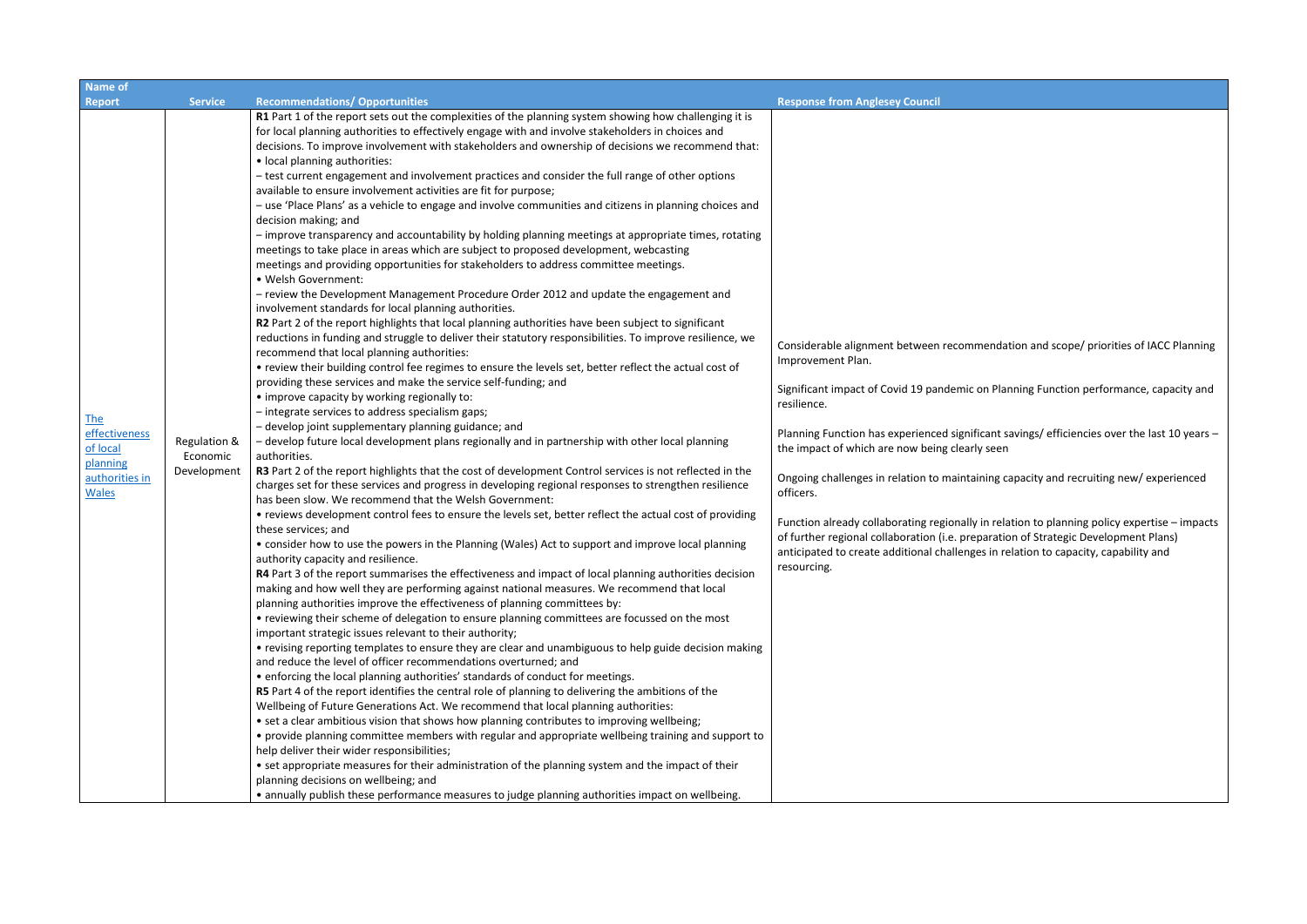(**expected outcomes: improve public engagement in our scrutiny work, a strong foundation foundations and quality of democratic impropendiers ple and communities to be heard as part of** 

| <b>Name of</b>                                                                                |                                     |                                                                                                                                                                                                                                                                                                                                                                                                                                                                                                                                                                                                                                                                                                                                                                                                                                                                                                                                                                                                                                                                                                                                                                                                                                                                                                                                                                                                                                                                                                                                                                                                                                                                                                                                                                                                                                                                                                                                                                                                                                                                                                                                                                                                                                                                                                                                                                                                                                                                                                      |                                                                                                                                                                                                                                                                                                                                                                                                                                                                                                                                                                                                                                                                                                                                                                                                                                                                                                                                                                                                                                                                                                                                                                       |  |
|-----------------------------------------------------------------------------------------------|-------------------------------------|------------------------------------------------------------------------------------------------------------------------------------------------------------------------------------------------------------------------------------------------------------------------------------------------------------------------------------------------------------------------------------------------------------------------------------------------------------------------------------------------------------------------------------------------------------------------------------------------------------------------------------------------------------------------------------------------------------------------------------------------------------------------------------------------------------------------------------------------------------------------------------------------------------------------------------------------------------------------------------------------------------------------------------------------------------------------------------------------------------------------------------------------------------------------------------------------------------------------------------------------------------------------------------------------------------------------------------------------------------------------------------------------------------------------------------------------------------------------------------------------------------------------------------------------------------------------------------------------------------------------------------------------------------------------------------------------------------------------------------------------------------------------------------------------------------------------------------------------------------------------------------------------------------------------------------------------------------------------------------------------------------------------------------------------------------------------------------------------------------------------------------------------------------------------------------------------------------------------------------------------------------------------------------------------------------------------------------------------------------------------------------------------------------------------------------------------------------------------------------------------------|-----------------------------------------------------------------------------------------------------------------------------------------------------------------------------------------------------------------------------------------------------------------------------------------------------------------------------------------------------------------------------------------------------------------------------------------------------------------------------------------------------------------------------------------------------------------------------------------------------------------------------------------------------------------------------------------------------------------------------------------------------------------------------------------------------------------------------------------------------------------------------------------------------------------------------------------------------------------------------------------------------------------------------------------------------------------------------------------------------------------------------------------------------------------------|--|
| Report                                                                                        | <b>Service</b>                      | <b>Recommendations/ Opportunities</b>                                                                                                                                                                                                                                                                                                                                                                                                                                                                                                                                                                                                                                                                                                                                                                                                                                                                                                                                                                                                                                                                                                                                                                                                                                                                                                                                                                                                                                                                                                                                                                                                                                                                                                                                                                                                                                                                                                                                                                                                                                                                                                                                                                                                                                                                                                                                                                                                                                                                | <b>Response from Anglesey Council</b>                                                                                                                                                                                                                                                                                                                                                                                                                                                                                                                                                                                                                                                                                                                                                                                                                                                                                                                                                                                                                                                                                                                                 |  |
| Waste<br>Management<br>in Wales:<br>Preventing<br>waste                                       | Priffyrdd,<br>Gwastraff ac<br>Eiddo | R1 Increasing the focus on waste prevention to reflect the overall aims of Towards Zero Waste<br>Available data on the amount of waste produced suggests mixed progress to deliver the Welsh<br>Government's waste prevention targets. We recommend that the Welsh Government:<br>a) revisits the relative priority it gives to recycling and waste prevention as part of its review of Towards<br>Zero Waste;<br>b) sets out clearly the expectations on different organisations and sectors for waste prevention; and<br>c) revisits its overall waste prevention targets and the approach it has taken to monitor them in light of<br>progress to date, examples from other countries and in the context of curent projections about waste<br>arising through to 2050.<br>R2 Improving data on commercial, industrial, construction and demolition waste The Welsh<br>Government is a partner in initial work to assess the feasibility of developing a new digital solution to<br>track all waste. If this preferred option does not succeed, we recommend that the Welsh Government<br>works with Natural Resources Wales to explore the costs and benefits of other options to improve non-<br>municipal waste data in Wales, including additional powers to require waste data from businesses.<br>R3 Enhancing producer responsibility and using more legal, Financial and fiscal levers The Welsh<br>Government has opportunities to influence waste prevention through legislation and financial<br>incentives. It can also influence changes at UK level where fiscal matters are not devolved. We<br>recommend that the Welsh Government consider whether provisions to extend producer responsibility<br>and the use of financial powers such as grant conditions, fiscal measures and customer charges and<br>incentives, are needed to promote and to prioritise waste prevention.                                                                                                                                                                                                                                                                                                                                                                                                                                                                                                                                                                                                    | The Council fully supports the aims and targ<br>prevention. The Welsh Government has set<br>everything possible to achieve the desired o<br>Although the Council's main focus is on mar<br>working in partnership with all sectors to in<br>industrial and construction sectors.<br>Regarding enhancing producer responsibilit<br>the Council fully supports all initiatives to pr<br>Wales.                                                                                                                                                                                                                                                                                                                                                                                                                                                                                                                                                                                                                                                                                                                                                                          |  |
| <b>Discussion</b><br>Paper: Six<br>themes to<br>help make<br>scrutiny 'Fit<br>for the Future' | <b>Busnes</b> y<br>Cyngor           | Clarifying roles and responsibilities is still necessary in some councils and is a pre-requisite to<br>successful scrutiny<br>Councils should consider whether elected members and officers have a sound understanding of roles<br>and responsibilities. And what this means for the way in which scrutiny functions and support are<br>structured; and scrutiny activity is planned and conducted.<br>Many councils continue to recognise a need to improve public engagement in scrutiny but in many<br>councils this will require a step change in scrutiny practice<br>In light of current and future challenges councils have an opportunity to re-evaluate what they are<br>trying to achieve in terms of public engagement and consider whether a fundamental re-think of the<br>way in which they plan and undertake scrutiny activity will help to achieve this. As part of this they<br>could consider:<br>• clearly defining their ambitions in terms of seeking to engage the public in overview and scrutiny;<br>• how improved technology can help them to engage more easily and cost effectively;<br>• if the way in which scrutiny functions 'operate' is conducive to proactive public engagement and<br>involvement of other stakeholders; and<br>• if they have the appropriate support in place in terms of officers with the right knowledge, skills and<br>experience as well as training, development and ICT support for members to enable scrutiny functions<br>to properly and proactively engage with the public.<br>Councils should reflect on the rigour with which they prioritise and then plan scrutiny activity to<br>improve its impact<br>Councils should consider whether the way in which scrutiny activity is planned and undertaken:<br>• is sufficiently well prioritised, taking into account how much time and resource may be needed to<br>'properly' scrutinise topics, based on an appropriate methodology and hence, the implications for the<br>number of items that committees can properly consider;<br>• properly considers the options and methods that could be used to approach scrutiny of every topic,<br>rather than just a few topics;<br>• aligns with the roles and intended outcomes of the scrutiny function, and that choice of topics and<br>methodologies are designed to deliver against these, rather than necessarily 'defaulting' to considering<br>the majority of items at full committee in the form of officer reports; and | <b>Clarifying roles and responsibilities</b><br>The Authority developed a vision and strate<br>Chairs / Vice-chairs of Scrutiny and SLT. Thi<br>and what it should deliver and also sets the<br>Monthly chairs and vice chairs scrutiny Foru<br>manage work programmes of the 2 standing<br>with Executive forward work programme. In<br>scrutiny arrangements providing an opportu<br>Financial management/Schools improveme<br>The Council also arranges monthly briefing :<br>matters as part of corporate governance are<br>Annual reports are prepared and presented<br>Committees and the 3 Scrutiny Panels. This<br>(expected outcome: "whole Council" appro<br><b>Public Engagement in Scrutiny</b><br>The Isle of Anglesey County Council encoura<br>possible and an opportunity exists for mem<br>Scrutiny Committee meetings. To this end,<br>Scrutiny Committees and is intended as a m<br>and communities on Anglesey are heard as<br>(expected outcomes: improve public engag<br>foundation to improve outcomes for citize<br>engagement, enable the voice of local peo<br>decision and policy making processes)<br><b>Planning and Scrutiny Impact</b> |  |

gets of the Wales waste strategy on waste very high targets and Anglesey Council will do outcomes.

naging municipal waste, it fully supports mprove data collection from the commercial,

Ity to influence waste prevention, once again romote this approach to managing waste in

egy for Scrutiny agreed between the Executive, is defines a clear role and function for Scrutiny ed context in the short and medium term. um held to plan/prioritise /co-ordinate and ng Scrutiny Committees ensuring alignment In addition, 3 specific Scrutiny Panels are part of tunity to develop in depth knowledge in **Int and Social Services matters.** sessions on key strategic and operational

rangements

d to Full Council on the work of both Scrutiny includes self-evaluation by Scrutiny Members. **(bach to Scrutiny)** 

ages active participation of the public wherever nbers of the public to speak on agenda items at , a public speaking protocol is in place for neans of ensuring that the voice of local people and communities on the decision making process.